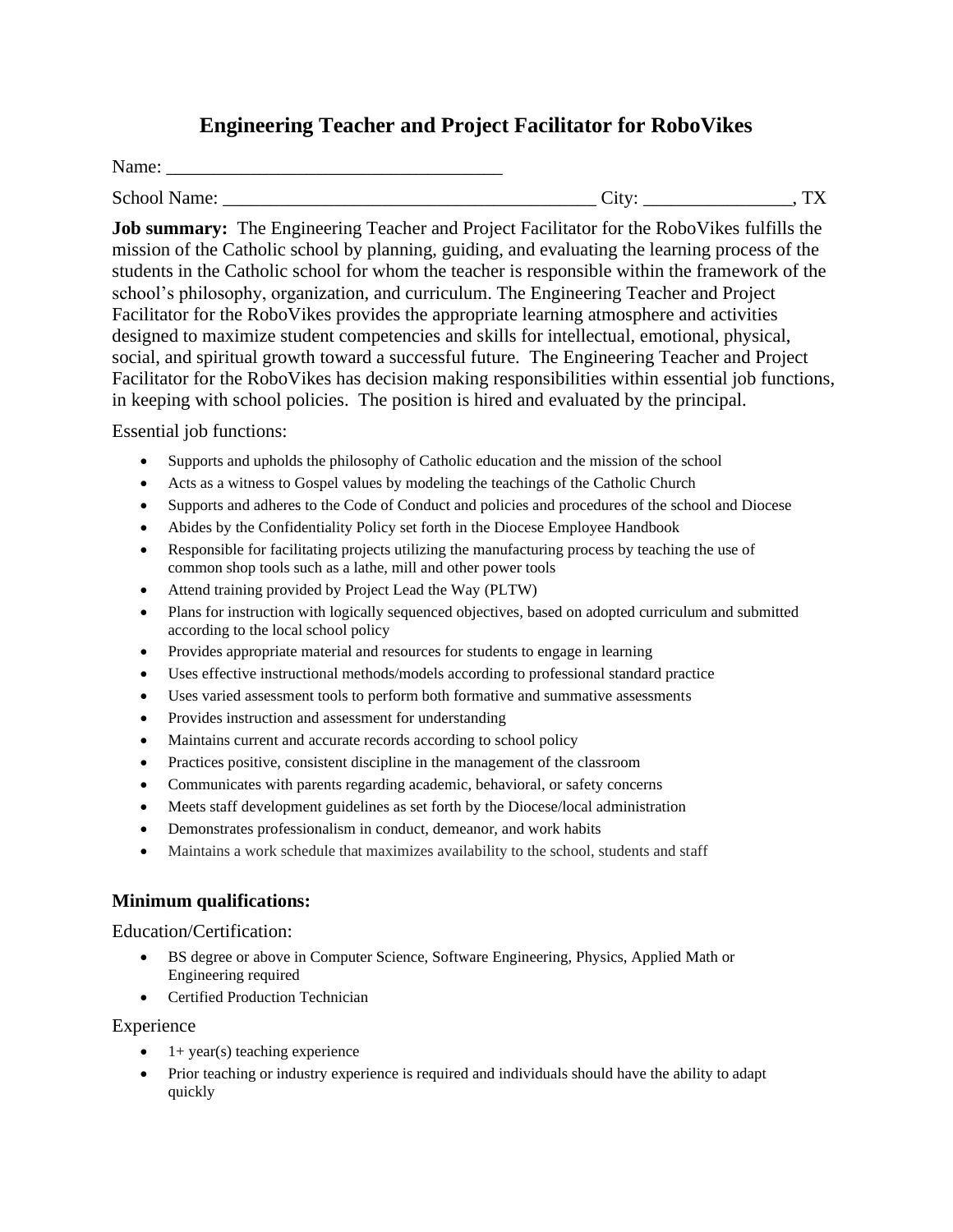# **Engineering Teacher and Project Facilitator for RoboVikes**

(Continued Page 2 of 2)

- Experience teaching Intro to Engineering Design or Principles of Engineering (PLTW)
- Project Lead the Way experience
- Experience using shop tools such as CNC, mills and lathes
- Familiarity with different fields of engineering
- Experience with graphical design software such as SolidWorks

### **Knowledge, abilities, and skills:**

- Knowledge of the basic teachings of the Catholic Church
- Able to communicate effectively in both written and verbal form
- Able to work well with others in the school community
- Skill in handling multiple tasks simultaneously
- Skill in organizing and relating information in an understandable format
- Skill in job appropriate technology
- Skill in critical thinking and planning

#### **Working Conditions:**

- Required to work some nights and weekends
- Required to manage high to moderate levels of stress
- Required to work a minimum of a full school day
- Required to work in standard office and school conditions

### **Mental/Physical Demands:**

- Required to lift or carry office supplies, furniture, and equipment at a minimum of 35 pounds
- Required to maintain composure and avoid inappropriate displays of emotion
- Required to sit, stand, bend, stoop, reach, grab, pull, hear, see, and speak on a daily basis
- Required to perform repetitive physical tasks such as computer keyboarding, writing, and reading

| <b>FLSA</b> classification: X Exempt      |           | Non-exempt (hourly) |
|-------------------------------------------|-----------|---------------------|
| <b>School classification:</b> X Full-time |           | Part-time           |
|                                           | Temporary | Other/seasonal      |

### **Employee Certification**

All employees must adhere to the diocesan code of conduct and agree to represent the teachings of the Catholic Church when instructing or advising students, families, or other employees.

According to the Department of Labor, Texas is a "work at will" state. Letters of acknowledgement are not contracts, nor do they bind the employer or the employee to a predetermined time or guarantee of employment.